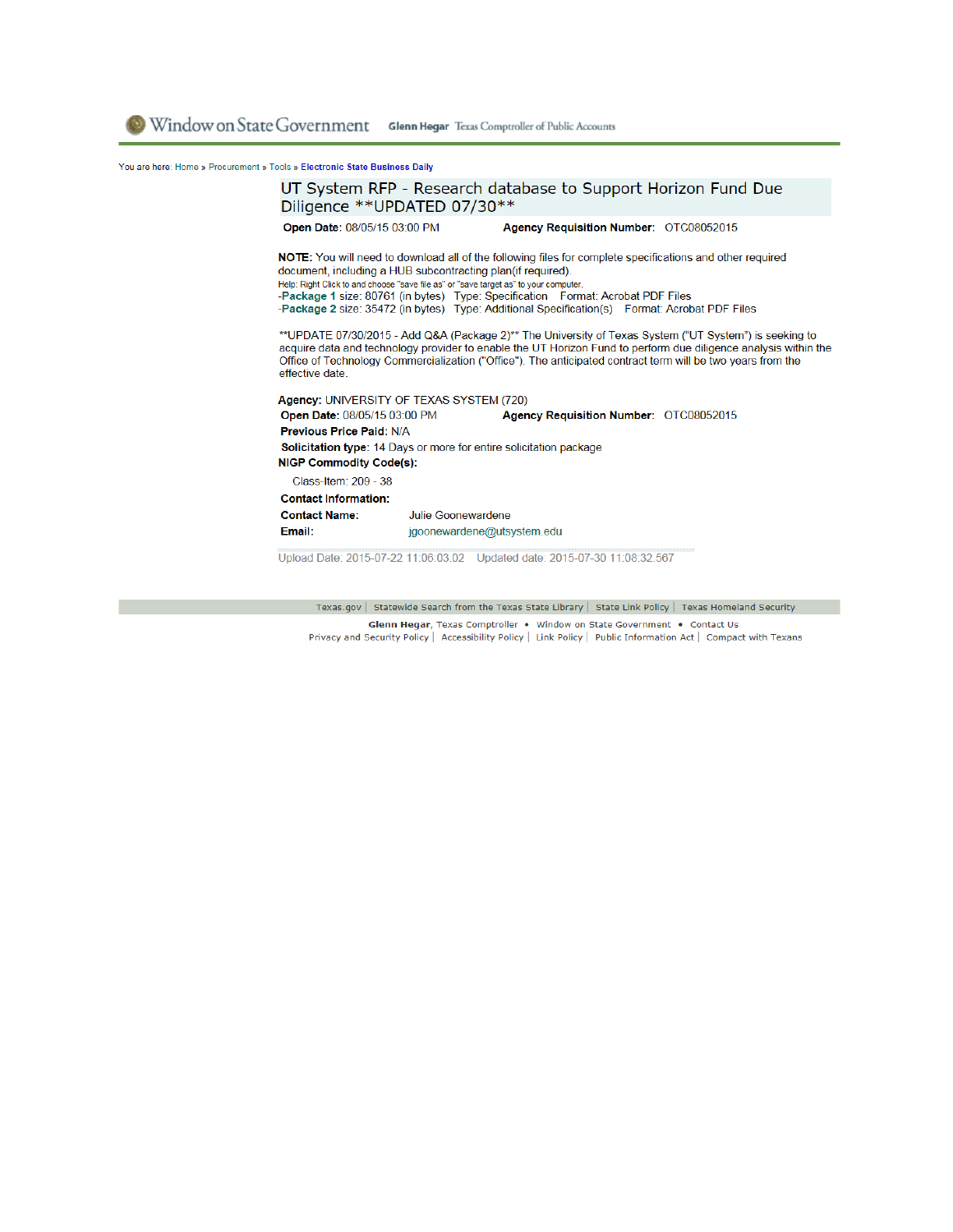## **The University of Texas System Request for Proposal for Data and Technology Provider to Support Due Diligence RFP # OTC08052015**

**Overview:** In this Request for Proposal ("RFP"), The University of Texas System ("UT System") is seeking to acquire data and technology provider to enable the UT Horizon Fund to perform due diligence analysis within the Office of Technology Commercialization ("Office"). The anticipated contract term will be two years from the effective date.

**Scope of Work:** UT System is seeking a Data and Technology Provider that enables Office employees to have the tools and research database necessary to perform customary duties required in deal analysis based on venture capital/technology commercialization industry best practices. The Office at UT System also assists and equips the Offices of Technology Commercialization at the nine academic and six health institutions which make up UT System. The research database should be focused on the ability to understand the venture deal landscape and be specifically designed to support due diligence efforts. The user of the research database will need to be able to utilize the platform to perform benchmarking analysis, comparable analysis, deal pricing analysis, provide competitive landscape and perform industry trend analysis. Additionally, the service should also serve as a repository for active industry participants and enable Office employees to identify and research prospective buyers, coinvestors, and lenders. The vendor should prepare their bid with the understanding that the prices for both two and four seats need to be included in their response. It is expected that a two year license will be provided.

**Specifications:** Any proposed Vendor ("Proposer") submitting an offer in response to this RFP must provide the following:

- 1. proposer's legal name, including type of entity (individual, partnership, corporation, etc.), address and other contact information;
- 2. background information regarding the proposer, including the number of years in business and the number of employees;
- 3. the features and functionality offered by proposer's goods or services to serve the needs of UT system
- 4. the fees charged for providing access and any necessary services for either two or four UT System employees;
- 5. the earliest date by which the proposer could begin providing the access to the database;
- 6. a list of three client references, including any complex institutions or systems of higher education for which proposer has provided services;
- 7. any unique benefits the proposer would offer UT System, and any other information proposer desires UT System to consider in connection with proposer's offer;
- 8. information to assist UT System in assessing whether the proposer will have any conflicts of interest in providing the requested database;
- 9. information regarding any prompt payment discount offered by proposer (UT System's standard payment terms for services are Net 30 days); and information regarding discounts for institutions within UT System.

**Selection Process:** UT System may select the successful proposal(s) on the basis of the proposals initially submitted, without discussion, clarification or modification. In the alternative, UT System may select the successful proposal(s) on the basis of negotiation with the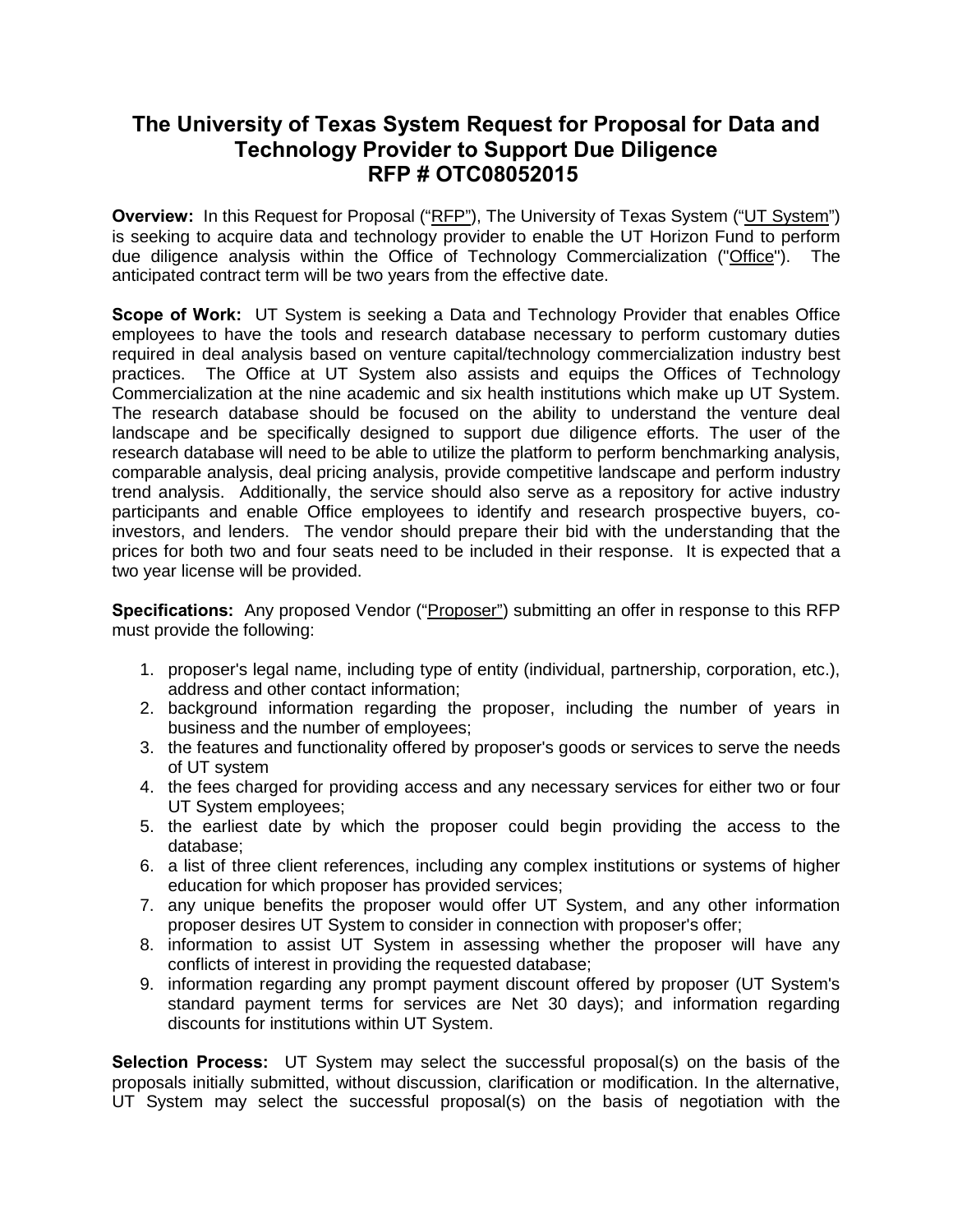proposers. In conducting any negotiations, UT System will avoid disclosing the contents of competing offers.

UT System is not obligated to select the Proposer offering the most attractive economic terms if that proposer is not the most advantageous to UT System overall, as determined by UT System.

UT System reserves the right to (a) enter into a contract for all or any portion of the requirements and specifications set forth in this RFP with one or more proposers, (b) reject any and all offers and re-solicit offers, or (c) reject any and all offers and temporarily or permanently abandon this selection process, if deemed to be in the best interests of UT System. UT System will maintain in its files concerning this RFP a written record of the basis upon which a selection, if any, is made by UT System. UT System reserves the right to accept or reject any or all offers, waive any formalities, procedural requirements, or minor technical inconsistencies, and delete any requirement or specification from this RFP when deemed to be in UT System's best interest.

**Criteria for Selection**: The successful proposal(s), if any, will be the proposal(s) submitted in response to this RFP, by the Submittal Deadline that is the most advantageous to UT System. The criteria to be considered by UT System in evaluating offers will be the competence of database to provide the required information, analytics offered and the reasonableness of the proposer's fee.

Proposals will be evaluated by UT System personnel. The selection of the successful proposal, if any, will be based on the information provided by proposer in its offer. UT System may give consideration to any additional information if UT System deems such information relevant. Any proposer submitting a successful proposal will be required to enter into a contract acceptable to UT System.

The criteria to be considered by University in evaluating proposals and selecting a Data and Technology Provider will be those factors listed below:

- The reputation of the Proposer and of the proposer's goods or services;
- The quality of the Proposer's goods or services (including usability, training and support);
- The extent to which the goods or services meet the University's needs;
- The total cost to the University of acquiring the Proposer's goods or services

**Proposer's Acceptance of Offer Evaluation Methodology:** Submission of an offer by a proposer indicates: (1) proposer's acceptance of the Selection Process, the Criteria for Selection, and all other requirements and specifications set forth in this RFP; and (2) proposer's recognition that some subjective judgments must be made by UT System during this RFP process.

**Public Information**: Proposers are hereby notified that UT System strictly adheres to all statutes, court decisions and the opinions of the Texas Attorney General with respect to disclosure of public information. UT System may seek to protect from disclosure all information submitted in response to this RFP until such time as a final contract is executed. Upon execution of a final contract, UT System will consider all information, documentation , and other materials requested to be submitted in response to this RFP to be of a non-confidential and non-proprietary nature and, therefore, subject to public disclosure under the Texas Public Information Act (Chapter 552.001, Gov. Code). Proposer will be advised of a request for public information that implicates their materials and will have the opportunity to raise any objections to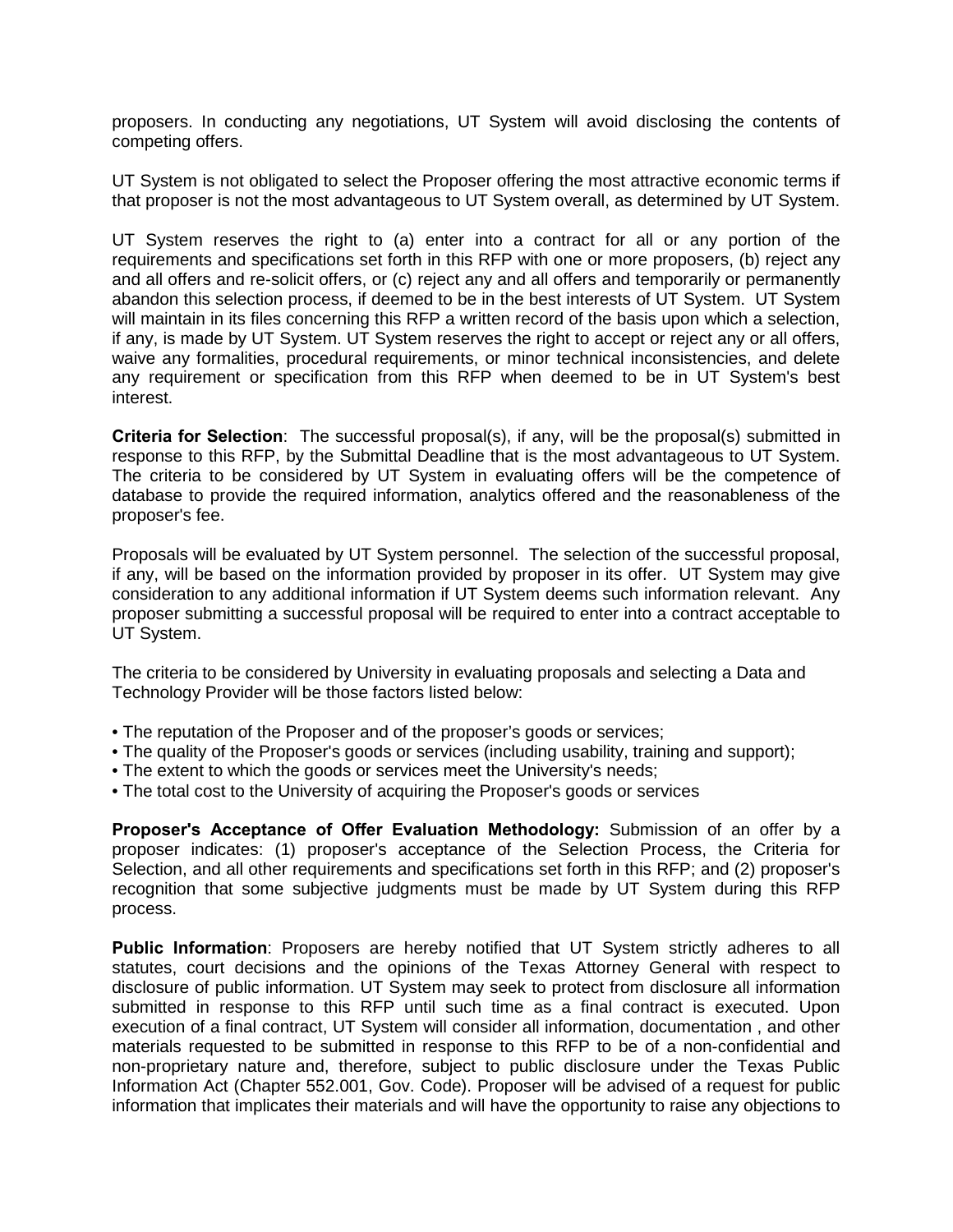disclosure to the Texas Attorney General. Certain information may be protected from release under Sections 552.101, 552.110, 552.113, and 552.131, Gov. Code.

**How to respond; Submittal Deadline**: To respond to this RFP, proposers must submit the information requested in the Specifications section of this RFP and any other relevant information, in a clear and concise written format to:

Jenny Murphy Director of Accounting & Purchasing Services The University of Texas System Administration 210 West Sixth St. Suite B. 140E Austin, Texas 78701-2891

All offers must be received at the above address no later than 3:00 p.m. local time in Austin, Texas, on Wednesday, August 5, 2015 (Submittal Deadline). Submissions received after the Submittal Deadline will not be considered.

Questions. Questions concerning this RFP should be directed to Julie Goonewardene at [jgoonewardene@utsystem.edu](mailto:jgoonewardene@utsystem.edu) no later than Wednesday, July 29 2015. UT System may in its sole discretion respond in writing to questions concerning this RFP.